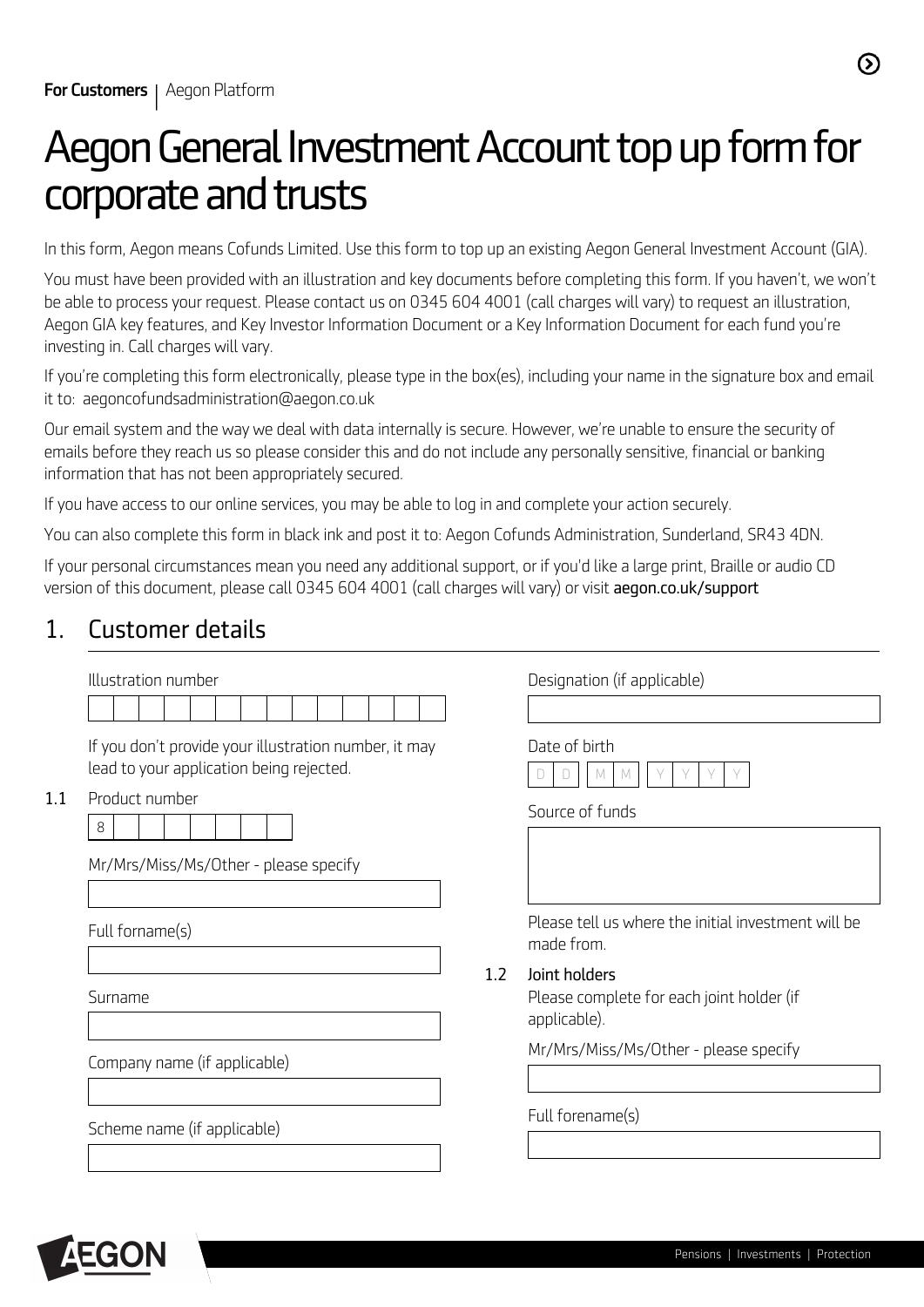### *1. Customer details – continued*

| Surname                               | Mr/Mrs/Miss/Ms/Other - please specify            |
|---------------------------------------|--------------------------------------------------|
|                                       |                                                  |
| Mr/Mrs/Miss/Ms/Other - please specify | Full forename(s)                                 |
|                                       |                                                  |
| Full forename(s)                      | Surname                                          |
|                                       |                                                  |
| Surname                               | Source of wealth                                 |
|                                       |                                                  |
|                                       |                                                  |
|                                       | Please detail where the investment is being made |

*from (e.g. capital reserve, retained profit)*

### *2. Top-up details*

*£* 

*I will be subscribing into my Aegon GIA by: Cheque* ❏

| Amount                             |  |
|------------------------------------|--|
| £                                  |  |
| $\sqrt{\frac{1}{2}}$ Bank transfer |  |
| Amount                             |  |

*For a Bank transfer you can find our bank details along with your illustration.*

*Important note: Please ensure for both bank transfers and cheques you give your Aegon product number as the reference when you make the payment to ensure we can tie it up with your account. Cheques must be made payable to Cofunds Limited. For a Building Society cheque or banker's draft your name must appear on the front of the cheque, or on the back of the cheque accompanied by the Building Society's or Bank's official stamp and signature. We might need to know where the money you are investing has come from. If we do, we'll contact you to ask you where the money has come from and for documentary evidence of this.*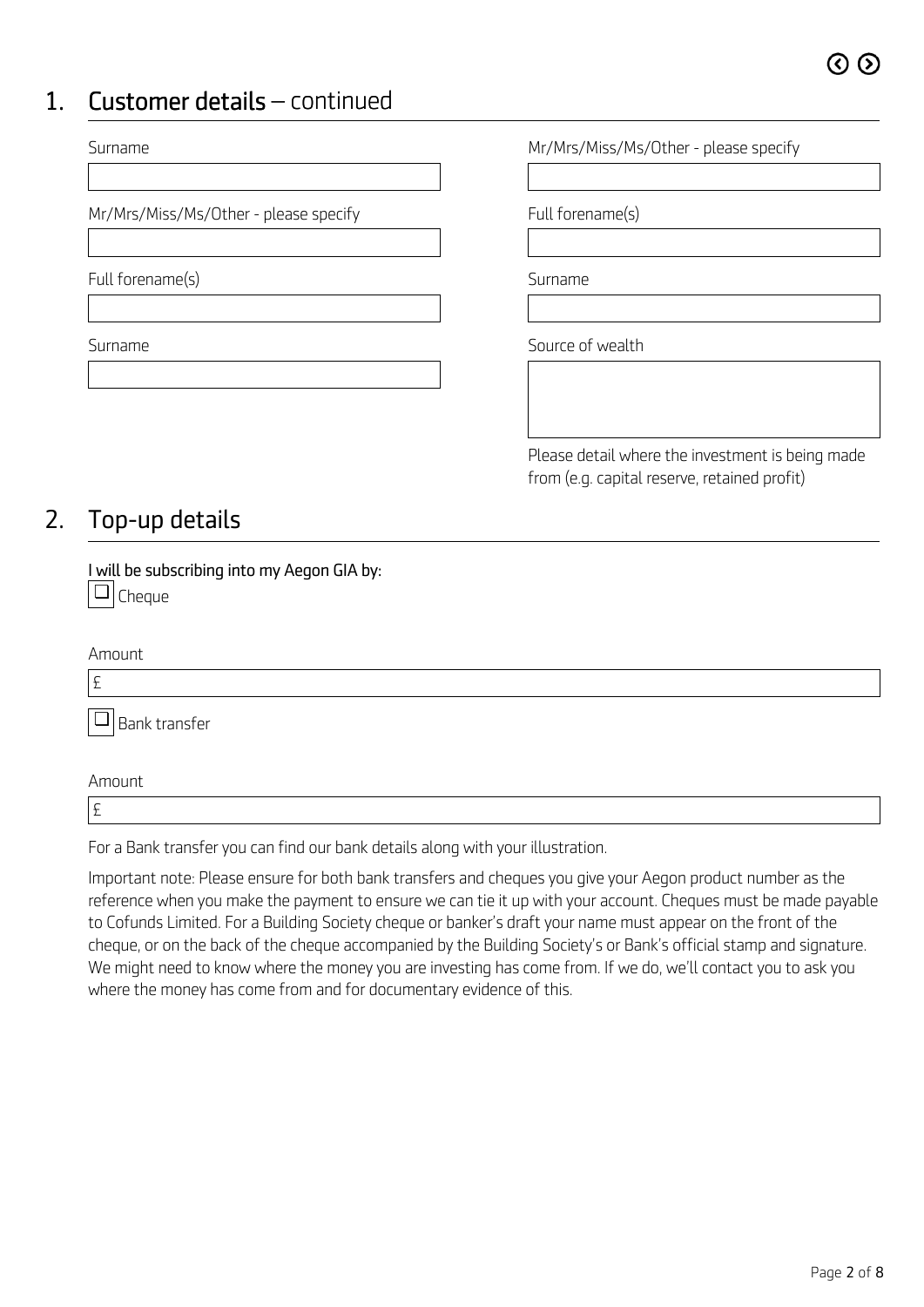### *3. Investment details*

*In this section, you need to tell us how you'd like to invest your money into your Aegon GIA.* 

❏

*Use my existing investment strategy.* 

*Invest as set out in the table below.*  ❏

*The investments should match the illustration you received from us, if they don't, we won't be able to process this request. If you wish to choose different investments, please contact us for a new illustration.* 

| Full investment manger name, fund name and share class | SEDOL code | % to be invested |
|--------------------------------------------------------|------------|------------------|
|                                                        |            | $\frac{0}{0}$    |
|                                                        |            | $\frac{0}{0}$    |
|                                                        |            | $\frac{0}{0}$    |
|                                                        |            | $\frac{0}{0}$    |
|                                                        |            | $\frac{0}{0}$    |
|                                                        |            | $\frac{0}{0}$    |
|                                                        |            | $\frac{0}{0}$    |
|                                                        |            | $\frac{0}{0}$    |
|                                                        |            | $\frac{0}{0}$    |
|                                                        |            | $\frac{0}{0}$    |
|                                                        |            | $\frac{0}{0}$    |
| Aegon GIA cash facility                                | n/a        | $\frac{0}{0}$    |
| Total amount                                           | n/a        | 100%             |

*If you need to add additional funds, please provide the information on a separate sheet of paper in the format* ❏ *above, sign and date it and attach it to this form.* 

❏

### *4. Investment income options*

*If you have income generating investments, this section lets you choose how any income distributions paid from those investments should be dealt with when we receive them from the investment provider. We'll apply your selection to all income generating investments you hold within the Aegon GIA.*

*If you wish to take consolidated natural income and you're currently taking regular withdrawals, please select 'consolidated natural income' and we'll cancel your existing regular withdrawals.* 

#### *Please tick one of the following options:*

*Reinvest in fund (default) – reinvest any income received back into the same fund.*



*Consolidated natural income – pay any income* ❏*received to your nominated bank account as a monthly payment, but only if income is received from investments. (Complete section 5 to nominate a bank account). Please note, this option is not available if you're applying for a top up on behalf of a pension scheme.*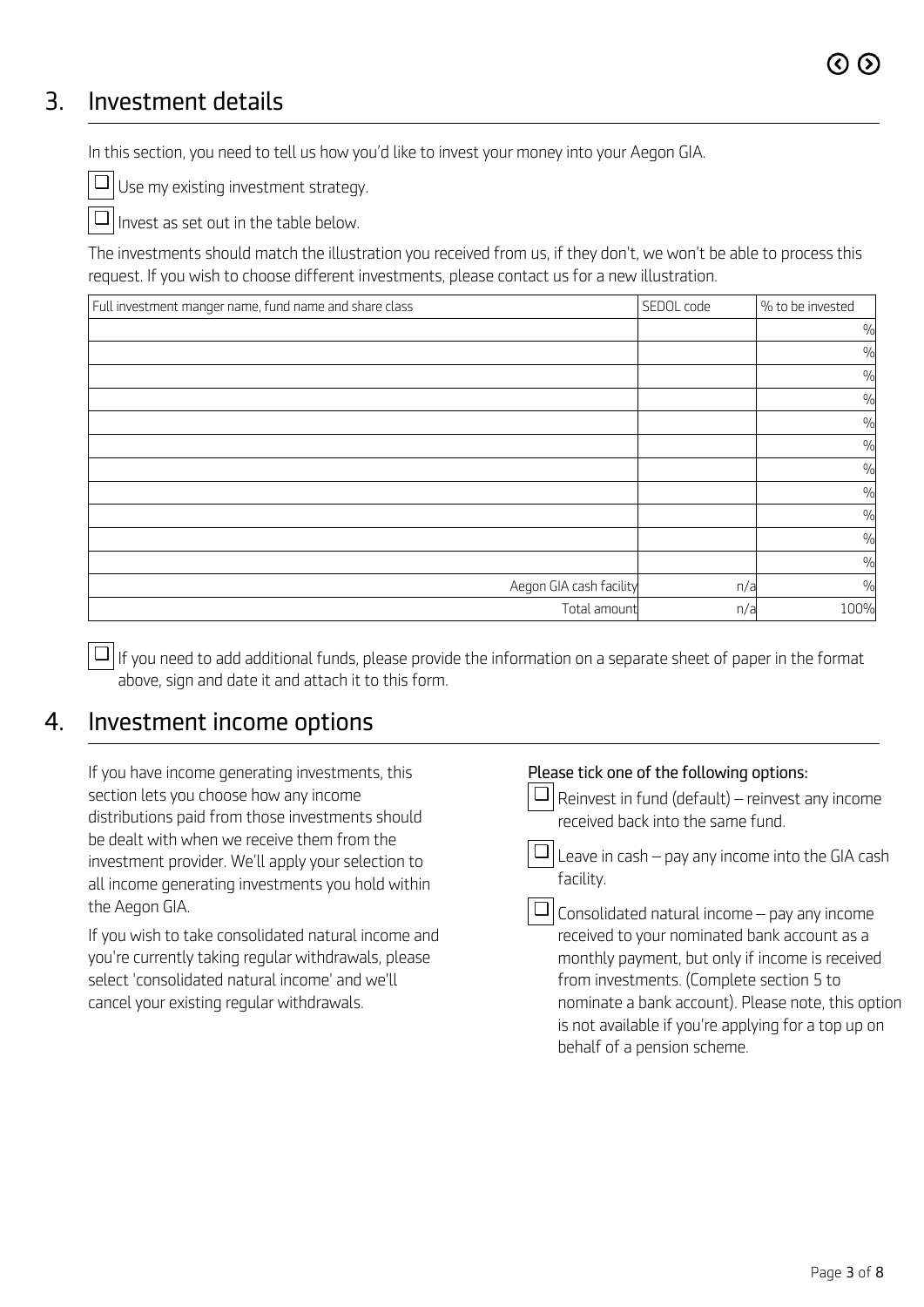### *5. Bank details for payments out of investments*

*Please provide details of the bank/building society account your consolidated natural income, or regular withdrawals are to be paid to. Payments can only be made to a personal account in your name. If this is the first payment to your nominated bank account, you may need to give us a certified copy of your bank statement and driving licence (as proof of signature). We'll contact you if we need this. Rather than send us an original document, send us a certified copy, please see the 'Who can certify a documentand how do they do it?' FAQ on our website for how to do this.*

*Name of bank /building society* 

| Account name                                                                                        |
|-----------------------------------------------------------------------------------------------------|
|                                                                                                     |
| Branch sort code                                                                                    |
| Bank/building society account number                                                                |
| Building society roll number (if applicable)                                                        |
| Payments to building society accounts may take up to 10 days longer than payments to bank accounts. |

### *6. Adviser details (for adviser use only)*

*Firm name* 

*If you'd like to take an ad-hoc adviser charge for this transaction, or amend your client's ongoing adviser charge or service charge, use your Aegon Platform account. Please detail any adviser or service charges below.*

#### *6.1 Initial adviser charge*

*This section must be completed if you want to take adviser charges. If any charge chosen in this section is to be subject to Value Added Tax (VAT), we'll add VAT to the selected 'Amount', or where*

*'Percentage' is selected, we'll calculate the charge amount and then add the VAT to it. This applies to section 6.1.1 and 6.1.2*

### *Adviser name 6.1.1 Initial adviser charge on the single payment*

*Enter the amount of percentage to be deducted. Tick one box only.*

|  | - Amount |
|--|----------|
|--|----------|

*Percentage of the lump sum payment* ❏

*£* 

*Is this subject to VAT?*

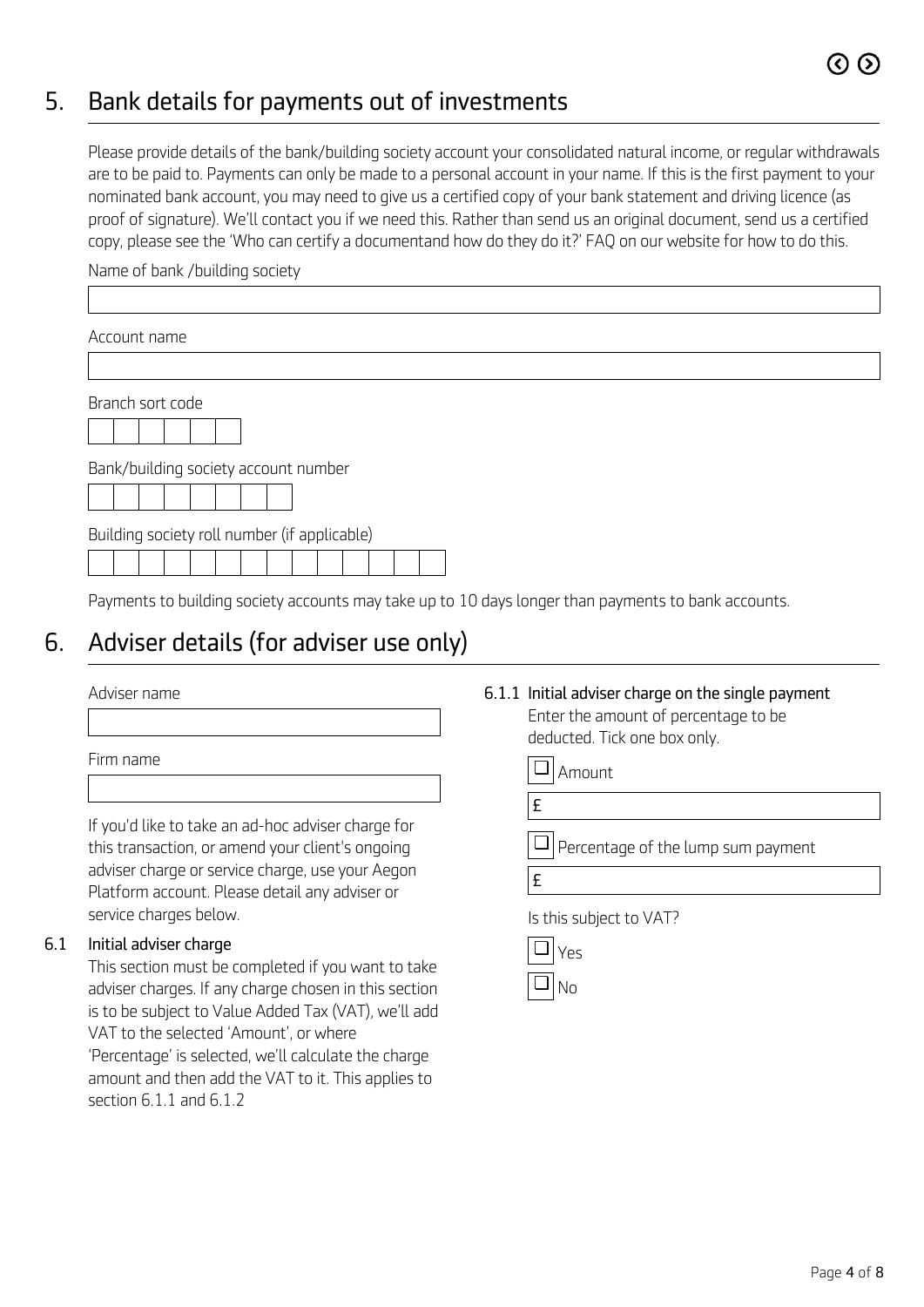### *6. Adviser details (for adviser use only) – continued*

#### *6.1.2 Ongoing adviser charge*

*Use this section to set up a monthly ongoing adviser charge.Is this charge to be linked to a charge model?*

| ς |
|---|
|   |

*If yes - please confirm Model name* 

*If no - Ongoing adviser charge* 

*£ pa %pa* *Is this subject to VAT?*

| г |
|---|
|   |

#### *6.2 Service charge*

*This section lets you agree and set up a monthly service charge model to your client's Aegon GIA to pay you a service charge.*

*Service charge model name*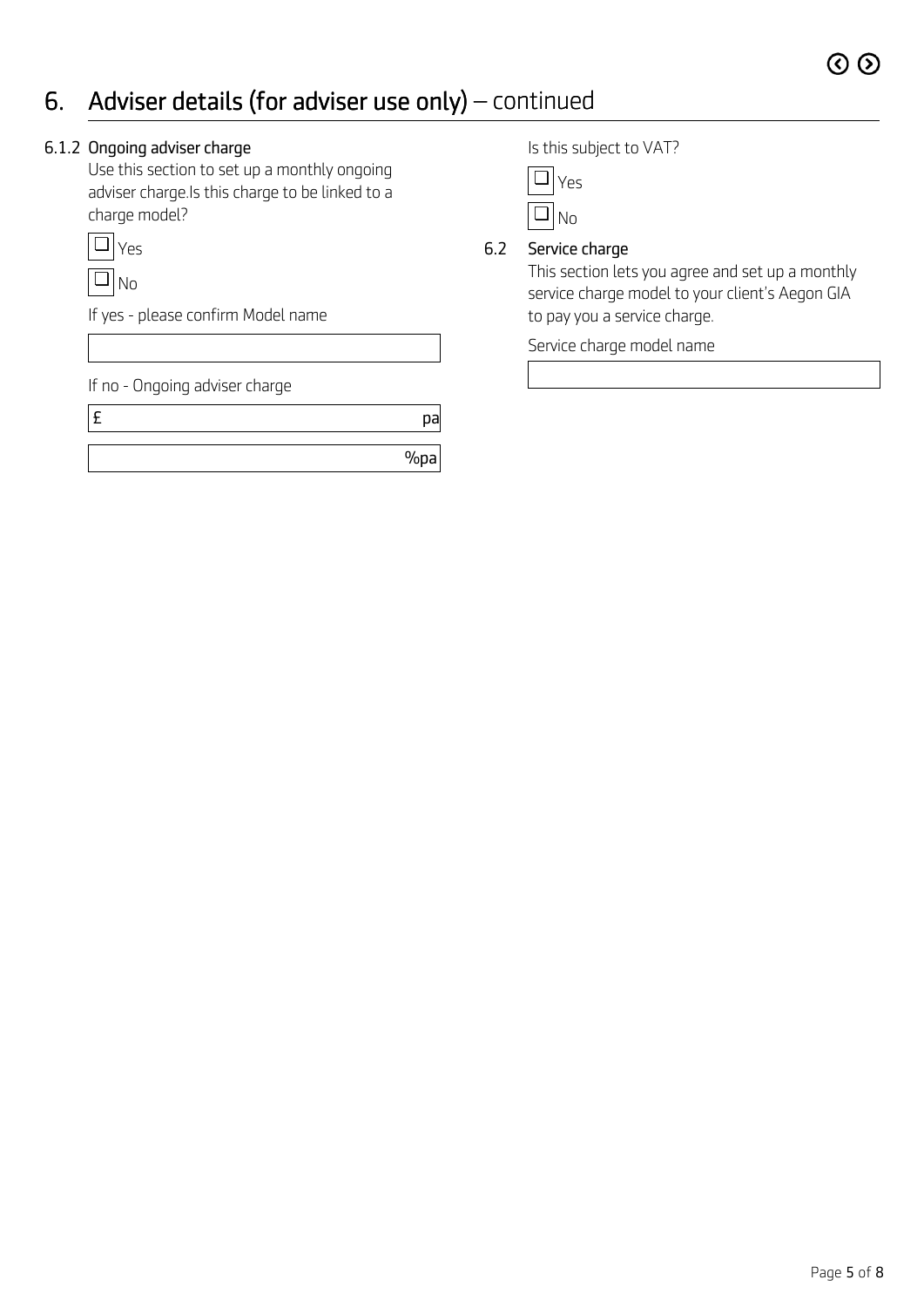## *7. Customer declaration*

#### *In this Declaration:*

*'I', 'you', 'your' or 'my' refers to you, the customer named in section 1 and 'Aegon' refers to Cofunds Limited. It's important that you read the following declarations before proceeding with making a top up to your Aegon ISA. It's your responsibility to ensure that any payments you make to your Aegon ISA are within the ISA yearly subscription limits set by HM Revenue & Customs.* 

#### *7.1 General declaration*

*I acknowledge that Aegon relies on the information contained in the following documents as they form the basis of me making a top up to my Aegon GIA:* 

*• The application* 

*• These declarations and any other declarations made when applying to make a top up to your Aegon GIA*

- *The contract note (where applicable)*
- *The Aegon Platform terms and conditions*

*I confirm that I have had the opportunity to read these documents carefully (other than the contract note in relation to making the top up which will be given to me in accordance with the Aegon Platform terms and conidtions), along with the key features document, my personal illustration, key investor information documents and the declarations in this application before completing this application process.* 

- *7.2 I confirm that I have had the opportunity to read the Aegon UK Retail Order Execution Policy and I agree to its terms.*
- *7.3 I confirm that I am habitually resident in the United Kingdom.*
- *7.4 I accept that Aegon has not and will not assess my suitability for making a top up to my Aegon GIA or any investment decisions I make. This means I will not benefit from the protection of the Financial Conduct Authority's rules on assessing suitability. If I have any doubts about the suitability of making a top up to my Aegon GIA, I should speak to a financial adviser.*

#### *I declare that:*

- *7.5 I apply for the Aegon GIA and services outlined in the application and agree to be bound by the Aegon Platform terms and conditions.*
- *7.6 I am over 18 years of age.*
- *7.7 The information supplied in this application, and any supplementary forms related to it, including transactional data, is correct and complete to the best of my knowledge and belief, I am aware that it is a serious offence to knowingly provide false or misleading information on the application.*
- *7.8 And confirm that, if I have not received face to face advice from an appointed adviser in connection with this application, I have received and had the opportunity to read the key features document, illustration, key investor information document(s) and terms and conditions that are relevant to this application.*
- *7.9 Where regulations allow, I nominate my appointed adviser to receive correspondence in relation to my investments. This instruction will remain in force unless my appointed adviser has informed Aegon that they wish for this correspondence to be sent directly to me, or I no longer have an appointed adviser to whom Aegon can send these.*
- *7.10 Any payment into the Aegon GIA, including contributions and transfers, will be placed in the cash facility. Thereafter, investments will be purchased in accordance with the investment instructions given by me or their appointed adviser.*
- *7.11 Where I am applying for an Aegon GIA through selfcertification, I will provide details of all countries in which I am resident for tax purposes. If I do not provide these details, I will be reportable to HM Revenue & Customs (HMRC) as undocumented.*
- *7.12 Where required to under UK law, Aegon can share information about me and my Aegon GIA to HMRC, who will then share this information with tax authorities in the relevant countries and territories.*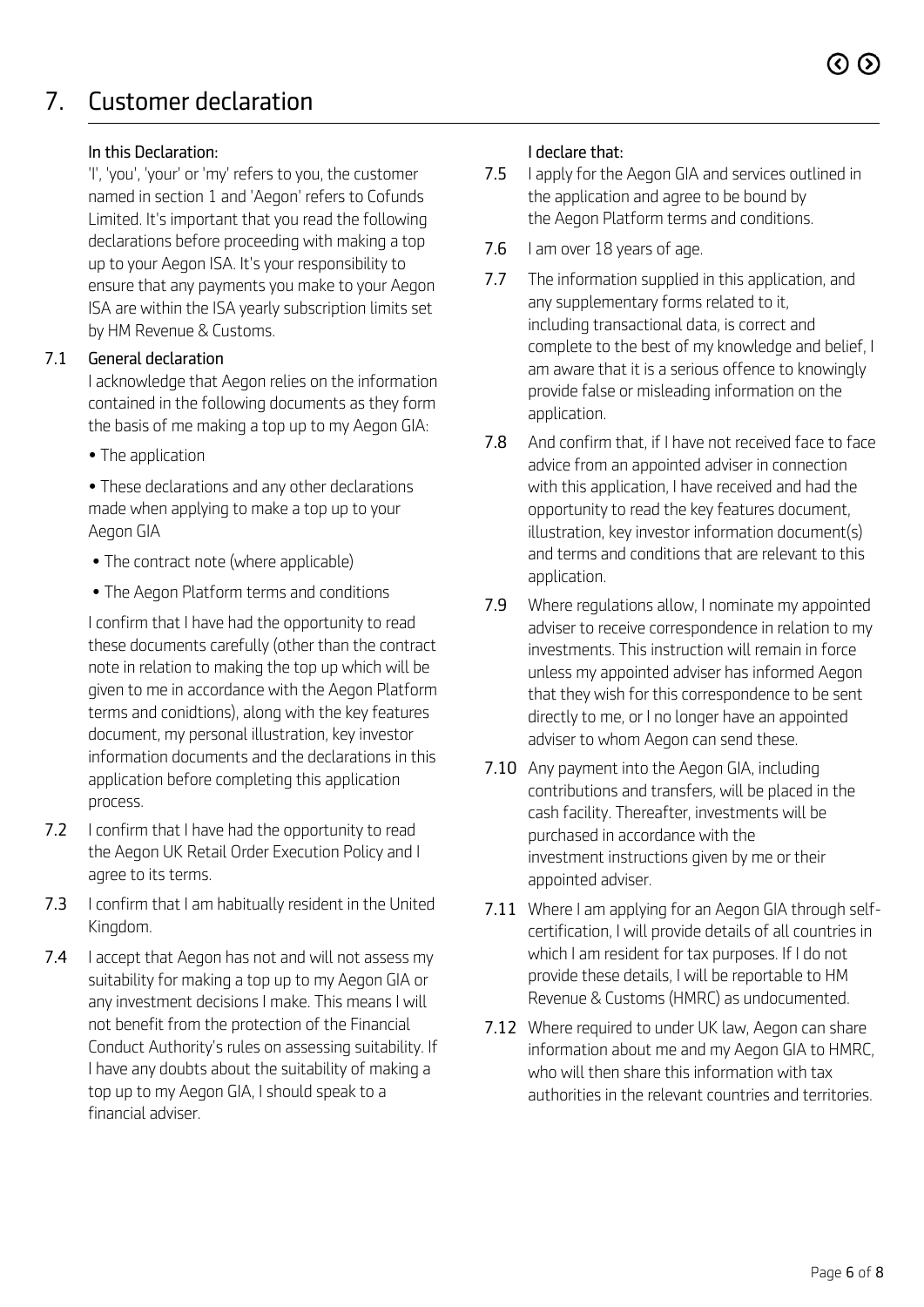### *7. Customer declaration – continued*

*7.13 Where I have requested Aegon to pay regular withdrawals from my Aegon GIA, if the sum total of the amount in the product's cash facility and the amount realised by this instruction does not meet the amount of the regular withdrawal request, I am aware that Aegon will sell the largest value investment to cover any shortfall.*

#### *I authorise Aegon to:*

- *7.14 Hold my cash, subscriptions, investments, interest, dividends and any other rights or proceeds in respect of those investments and any other cash.*
- *7.15 Arrange any transfer of an existing GIA held with a different provider to my Aegon GIA, as and when I request that Aegon do so.*
- *7.16 Obtain details from my existing GIA provider(s) and authorise the giving of any such details to Aegon.*
- *7.17 Accept investment and disinvestment instructions from my appointed adviser and to accept instructions from my appointed adviser with regard to all aspects of the running of the Aegon GIA.*

#### *Date*



*Print name Print name*

*Primary account holder signature (type name here) Third account holder signature (type name here)*



- *7.18 Make any payments specified by me to my appointed adviser on my behalf from my Aegon GIA. I agree that these payments reflect the terms of the agreement I have entered into with my appointed adviser. The contract note will confirm the actual amount of the payment that is deducted and paid to my appointed adviser. If I disagree with the payment then I must advise my appointed adviser of this.*
- *7.19 You should sign and date this form by typing your full name in the signature box below and typing the date in the date box. Your typed name in the signature box will be your signature. When you sign the form, by typing your name in this box, you are making the declarations and confirming that you wish to proceed with the instructions in this form.*



*Capacity Capacity*



χ